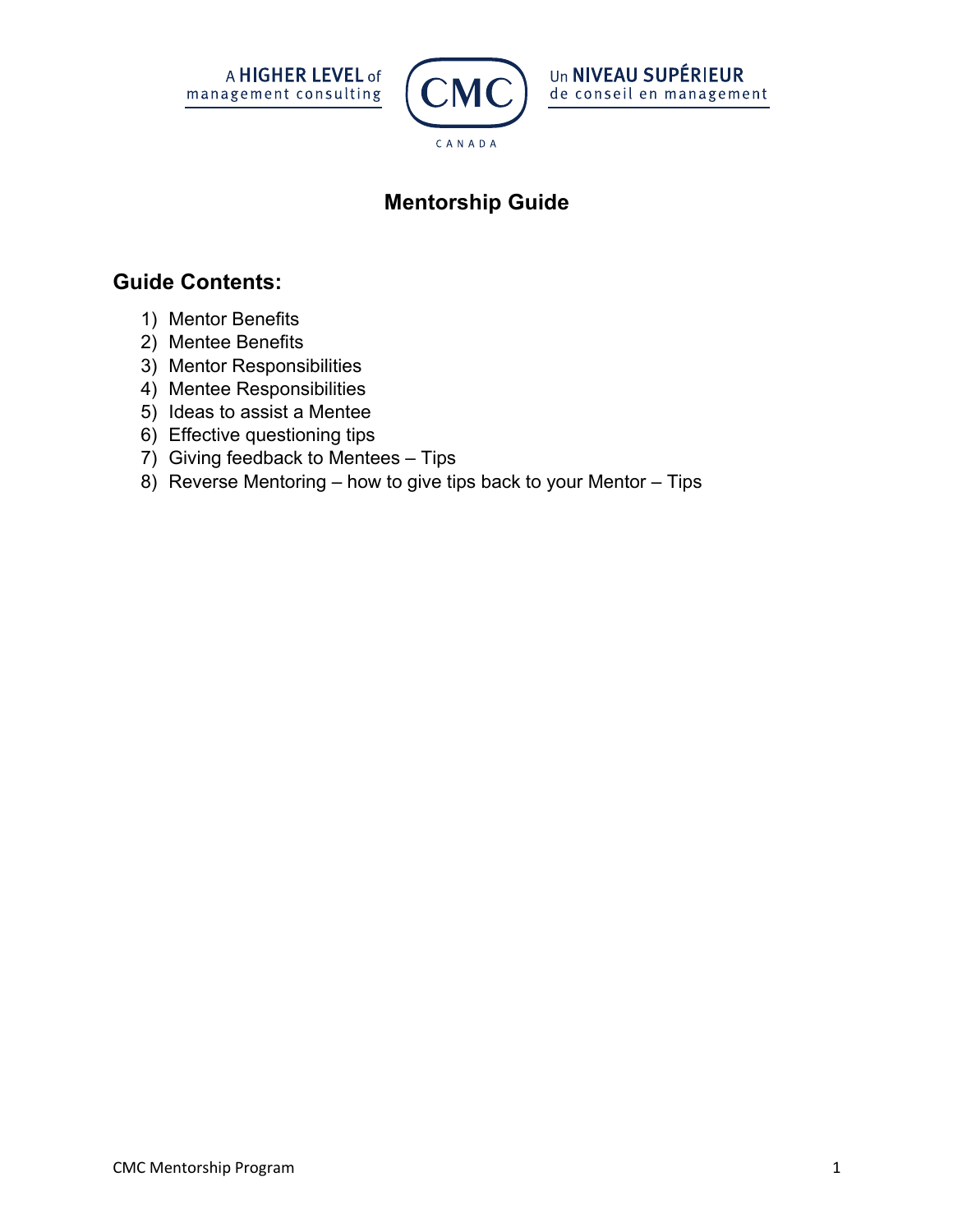



### **Mentor Benefits**

Mentor benefits are numerous. By allowing members to get involved in helping a Mentee grow professionally, Mentors may find both professional and personal satisfaction. By helping the CMC become a sought after and valued designation, Mentors can be directly involved in growing the profession. Mentors also learn from Mentees and can develop new relationships/contacts.

Being a guide to a potential Mentee, Mentors are able to pass along experience, insights, or act as a sounding board in an advisory capacity, by giving Mentees context for their experience. Mentors will be able to provide Mentees with honest feedback. Understanding how a Mentor can impart their knowledge or career path may be of value for a Mentee/Mentor relationship.

Specific benefits include:

- Personal satisfaction in helping someone grow professionally
	- o Develop your skill as a teacher, an adviser
- Ability to share experiences, both positive and negative
	- o Overcoming setbacks and how difficulties could addressed
- Challenge a Mentee in making workable decisions
	- o Work with a Mentee to become a critical thinker and create independent problem-solving skills
- Facilitate networking and opportunities
	- o Build new and future professional relationships
- Access resources
- Reverse mentoring
	- o A Mentor may find they're learning from a Mentee!
- Ability to claim CPD credits for the hours (up to 15 hours) a Mentor works with a Mentee as per the CMC CPD Activities Guidelines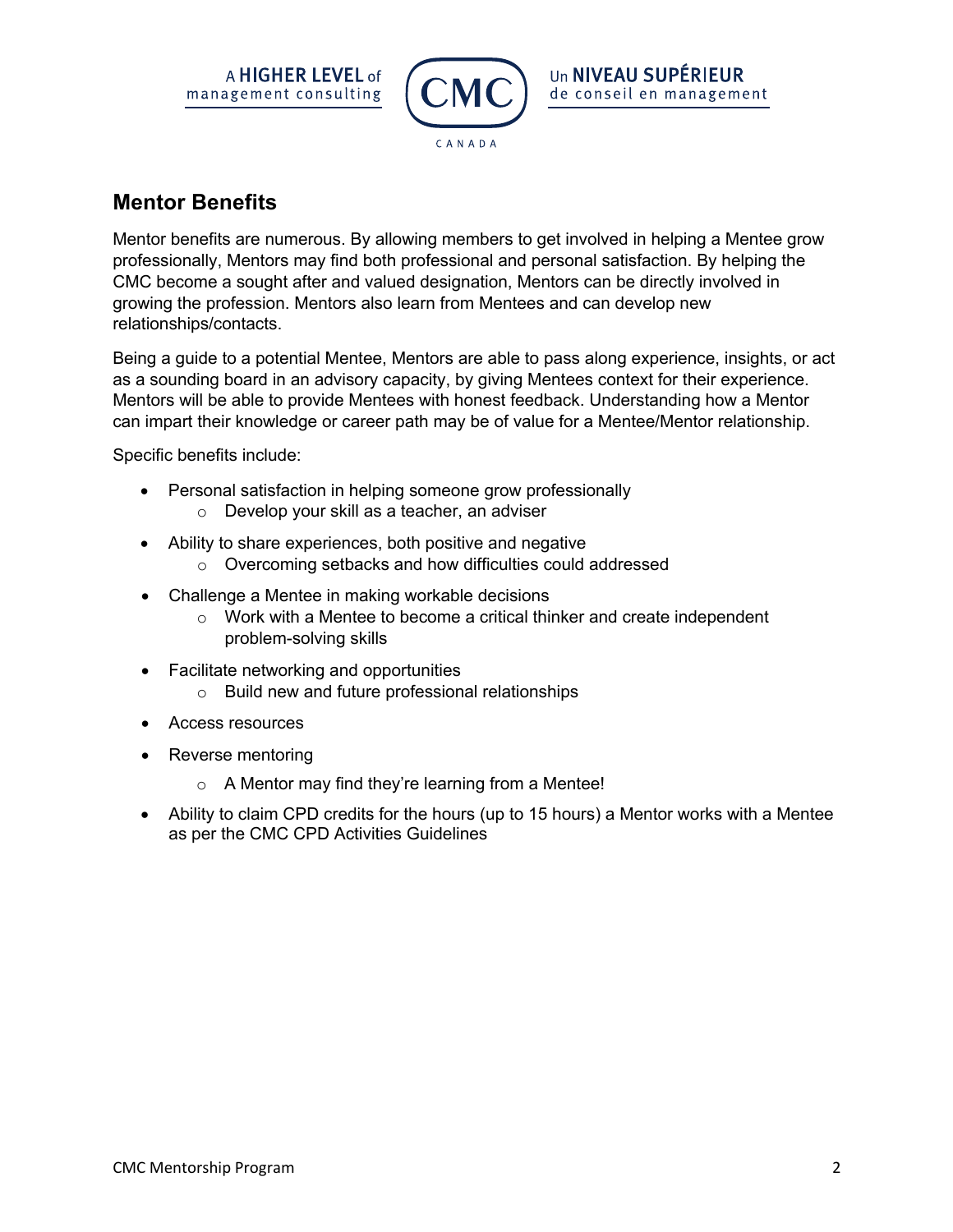



### **Mentee Benefits**

Benefits for individuals who are seeking a Mentor are numerous. Whether a CMC member is a student or a young professional at the start of their work path or a mid-career individual transitioning to management consulting, a Mentor can provide support, direction, and advice along the way. Mentees can learn about the application of theories/assignments, if a student or young professional, through discussions with a seasoned CMC. As mid-career individuals, Mentees can work with a Mentor to see how their past work experience can be translated into future management consulting competencies/skills.

Mentees can obtain a sharper focus on what's needed to grow professionally. Mentees can set their own objectives and goals for the relationship. Perhaps working on communication skills is important. Or upward-mobility is important, so understanding what would be involved may be the focus.

Mentees can learn valuable knowledge from a Mentor's expertise and past mistakes. Focusing on increasing competencies in specific areas, can give Mentees valuable skills and confidence. Working with a Mentor also allows Mentees to understand the value of connections and how effective networking will benefit their careers as management consultants.

Mentee benefits include:

- Having an objective ear to share triumphs and frustrations
- Developing a sharper focus on what's needed to grow professionally
- Developing skills as a "learner" by understanding various ways to acquire new skills
- Improving the ability to communicate expectations, goals
- Developing/enhancing networking capabilities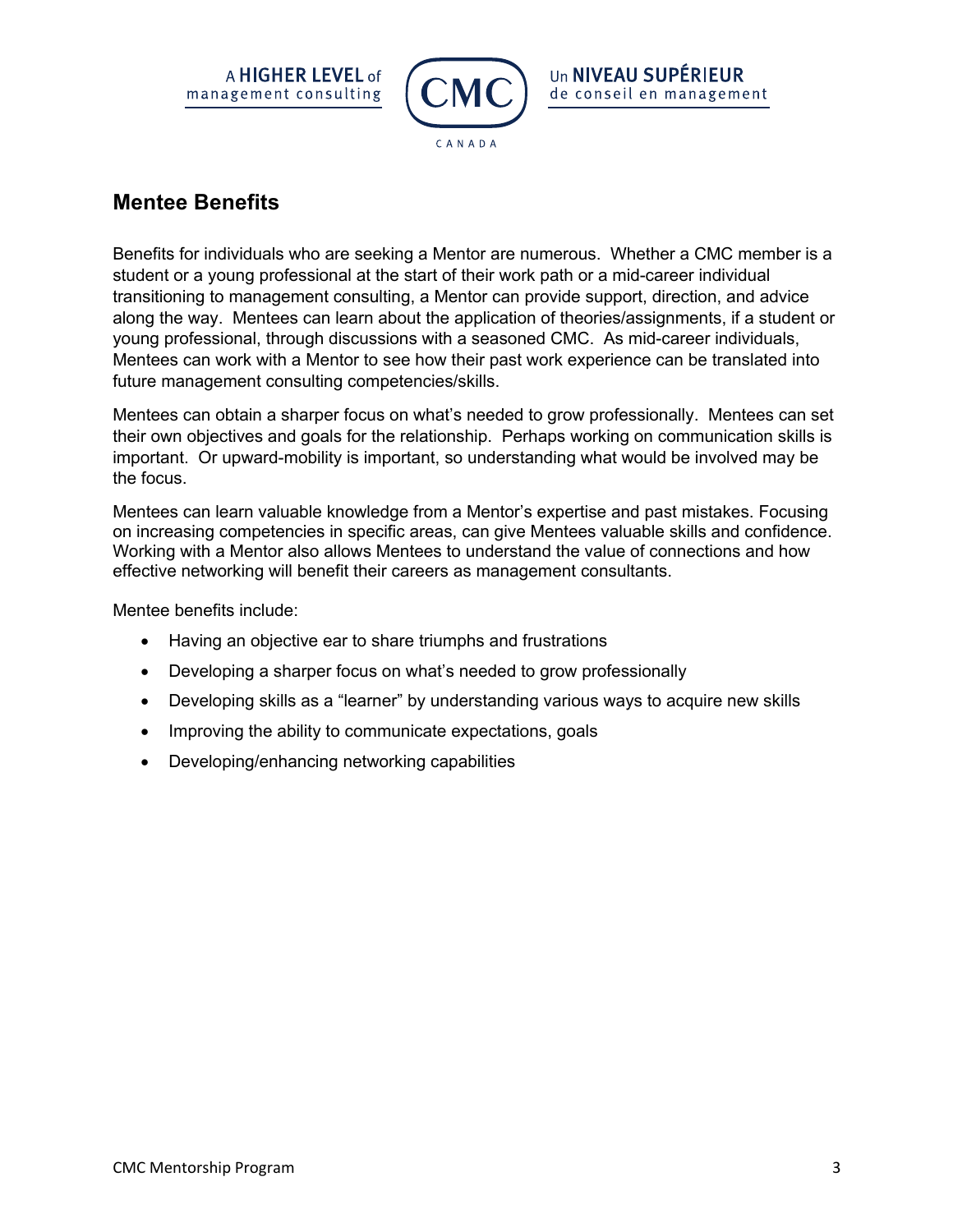



### **Mentor Responsibilities**

Development of Mentees depends on having qualified CMCs who are willing to work with individuals in exploring career aspirations; strengths and weaknesses; collaborating on the means to "get there"; implementing strategies; and assessing along the way. A Mentor needs to share wisdom and past experiences. This is often what a Mentee looks for from a Mentor.

Consider also, who the Mentee could be and how a Mentor would work with them including:

- Does the Mentor want someone who seems to be following a similar career path as themself?
- Does the Mentor want someone who has skills which the Mentor has strengths in?
- Does the Mentorwant someone who has different or similar skills to themselves?
- Does the Mentor want someone who has interest in similar areas and knowledge as themself, but does not possess those competencies now?
- How important is the motivation of the Mentee (e.g., upward mobility)?

Mentor responsibilities include:

- Being a CMC with 5 years or more active management consulting experience
- Current and active membership with CMC
- Commitment to meet with the Mentee at least 1 hour/month, or as agreed to with the Mentee
- Actively listening, through strategic questioning, goal setting and planning
	- $\circ$  Openly and honestly share "lessons learned" from the Mentor's own experience
- Holding all information shared as private and confidential; a cornerstone to building trust with the Mentee
- Giving genuine constructive feedback by sharing observations rather than "what the Mentor thought" of something
	- o Serve as a positive role model
- Openness about the level of commitment and time involved/available for the Mentee; make time for the Mentee and stay accessible, committed
- Keep discussions on track
- Seek assistance if questions arise that the Mentor cannot answer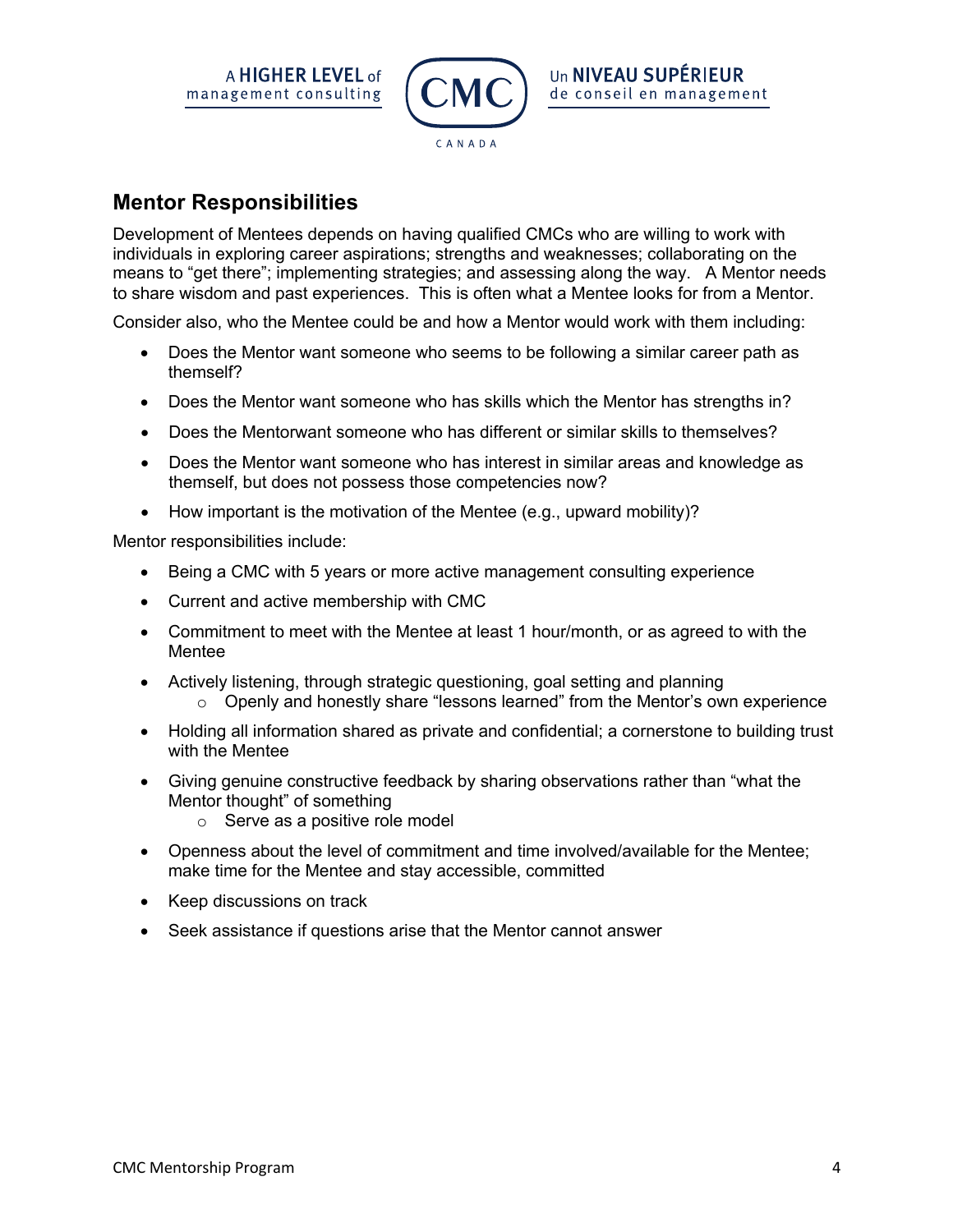



### **Mentee Responsibilities**

Mentees need to be willing to work with a Mentor in exploring what career aspirations; skill strengths and weaknesses; and figuring out the best paths to take. A Mentee needs to want to learn from a Mentor's experience and knowledge. Mentees need to consider how they would work with a Mentor, including:

- Treat the mentoring relationship professionally; commitment to self-development
- Willingness to discuss individual development planning with a Mentor
- Mentees' willingness to discuss individual development planning with a Mentor
- Ability to be open and honest on their goals, expectations, challenges, and concerns
- Actively listen and ask questions
- Seek advice, opinions, feedback, and direction from a Mentor
- Be open, and ask for, constructive criticism/feedback
- Comfortably give feedback to their Mentor on what is working or not working in the mentoring relationship
- Be prepared for meetings, focused on key topics to discuss/address during the time
	- o Respect the Mentor's time
	- o Keep to agreed to meeting schedule
- Consider if Mentor who has a career path the Mentee would like to follow
- Does the Mentee want someone who has skills they currently do not have but would like to acquire
- Is the Mentee looking for someone who will be a good sounding board?
	- o Help identify/define/refine their professional goals
- **Do not expect a Mentor to "get a job for a Mentee"**
	- o A Mentor will provide a Mentee with insight, background, resources, tips, techniques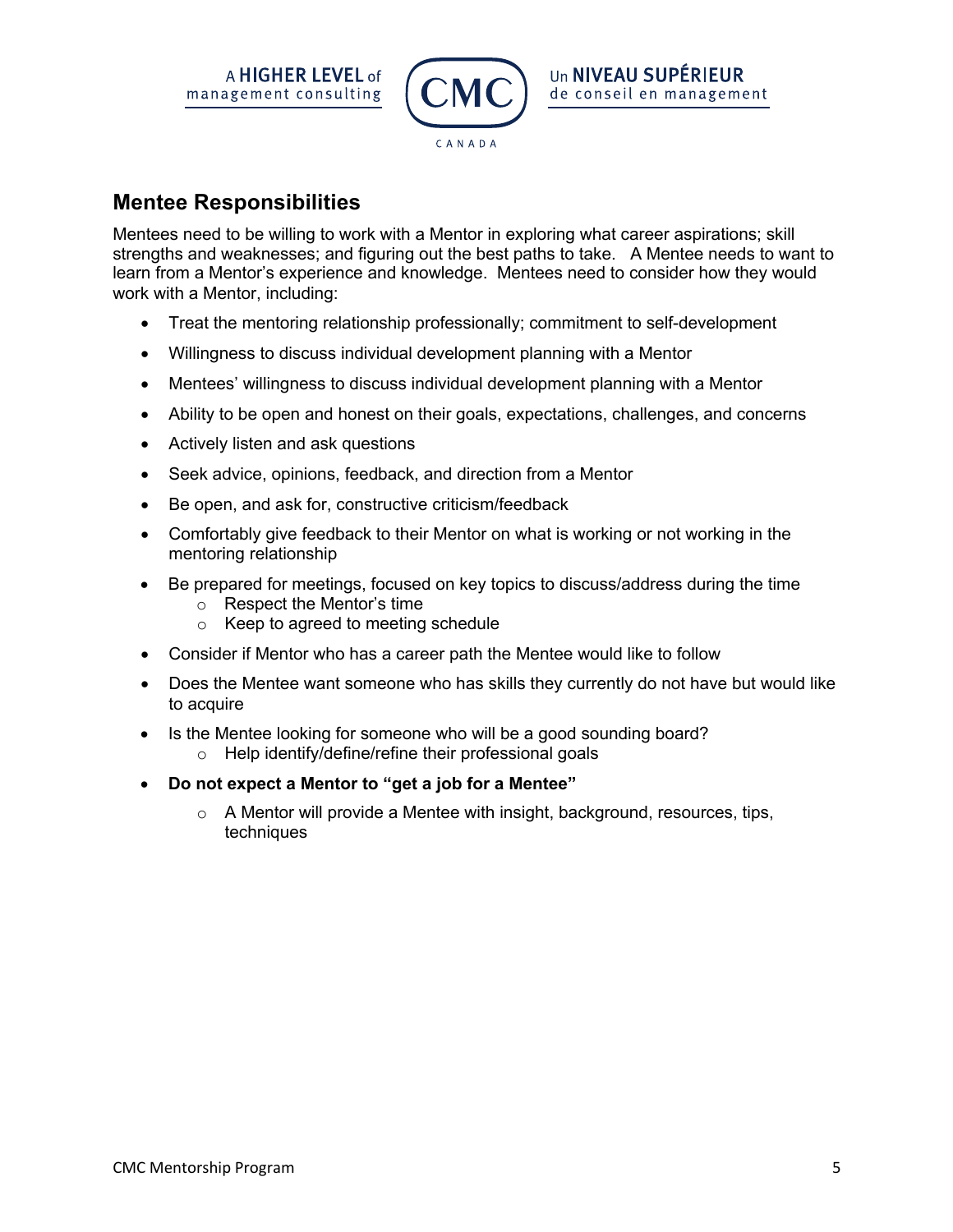



### **Tips for Mentors to Work with a Mentee**

#### **Shadowing Events**:

- "Take a Mentee to work"- meetings- include them in any when possible, presentations, etc.
- Look for opportunities to include a Mentee in what a Mentor does.
- Allow a Mentee to observe a Mentor and how a Mentor demonstrates their strong competencies.

#### **Work Sharing**:

• Look for or design learning assignments, where a Mentee can assist a Mentor with projects to better understand what's involved in being a management consultant

#### **Hands-On Training**:

• Find opportunities to share specific knowledge

#### **Introducing**:

• Look for opportunities to introduce a Mentee to broaden their prospective and focus on networking skills

#### **Listen more than talk**.

• Be aware of what works best with a Mentee (e.g., open questions; more focused discussions)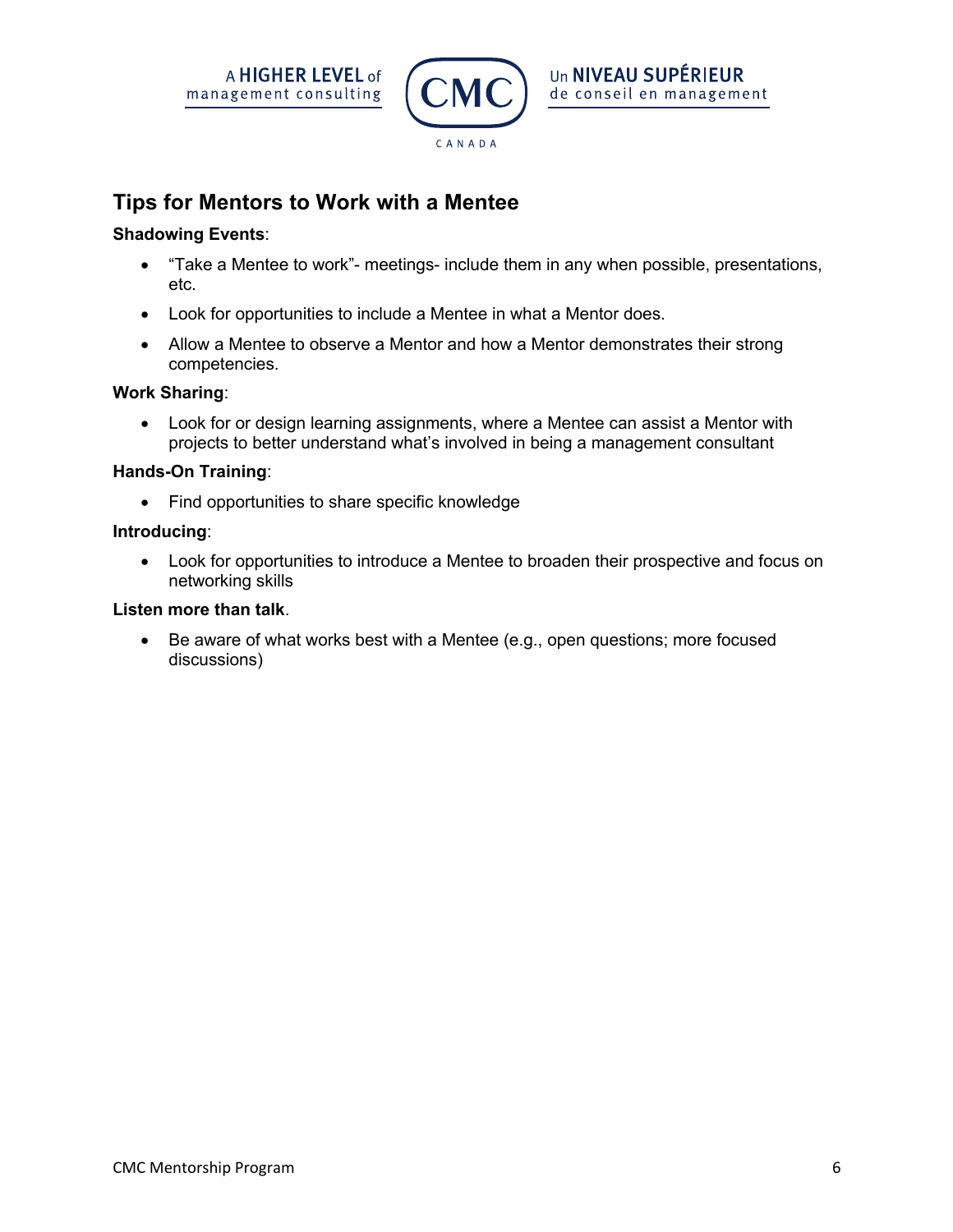A **HIGHER LEVEL** of management consulting



# **Effective Questioning Tips**

Part of the role as a Mentor is to work with the Mentee to think for her/himself. Asking thoughtprovoking questions helps the Mentee self-discover. Get the Mentee to reflect on their own experiences and learn from the Mentor's.

Effective questioning allows the Mentor to uncover additional facts/information about the Mentee as well as confirm their goals, aspirations and needs. The Mentor could also define problems and possible solutions, together.

#### **Exploratory questions could be:**

- Why did the Mentee pick this to concentrate on?
- What does the Mentee want to gain?
- What are the skills the Mentee wants to develop?
- What does the Mentee understand the issue to be?
	- o How long has this been as issue?
	- o What are the reasons behind an issue?
- What assumptions are being made here by the Mentee?
- What other ideas does the Mentee have?
- What did the Mentee learn from past experiences that the Mentee didn't expect to learn?
- What choices does the Mentee have?
- What progress has the Mentee made?
- What other ideas do you have?
- How are is the Mentee using the things/ideas discussed with the Mentor?
- What outcomes is the Mentee after here? How reasonable are they?
- What resources are available to help the Mentee move forward?
- What other information does the Mentee need to arrive at a solution?
- How will the Mentee know they have mastered or successfully enhanced a competency?
- How will the Mentee apply their new skill?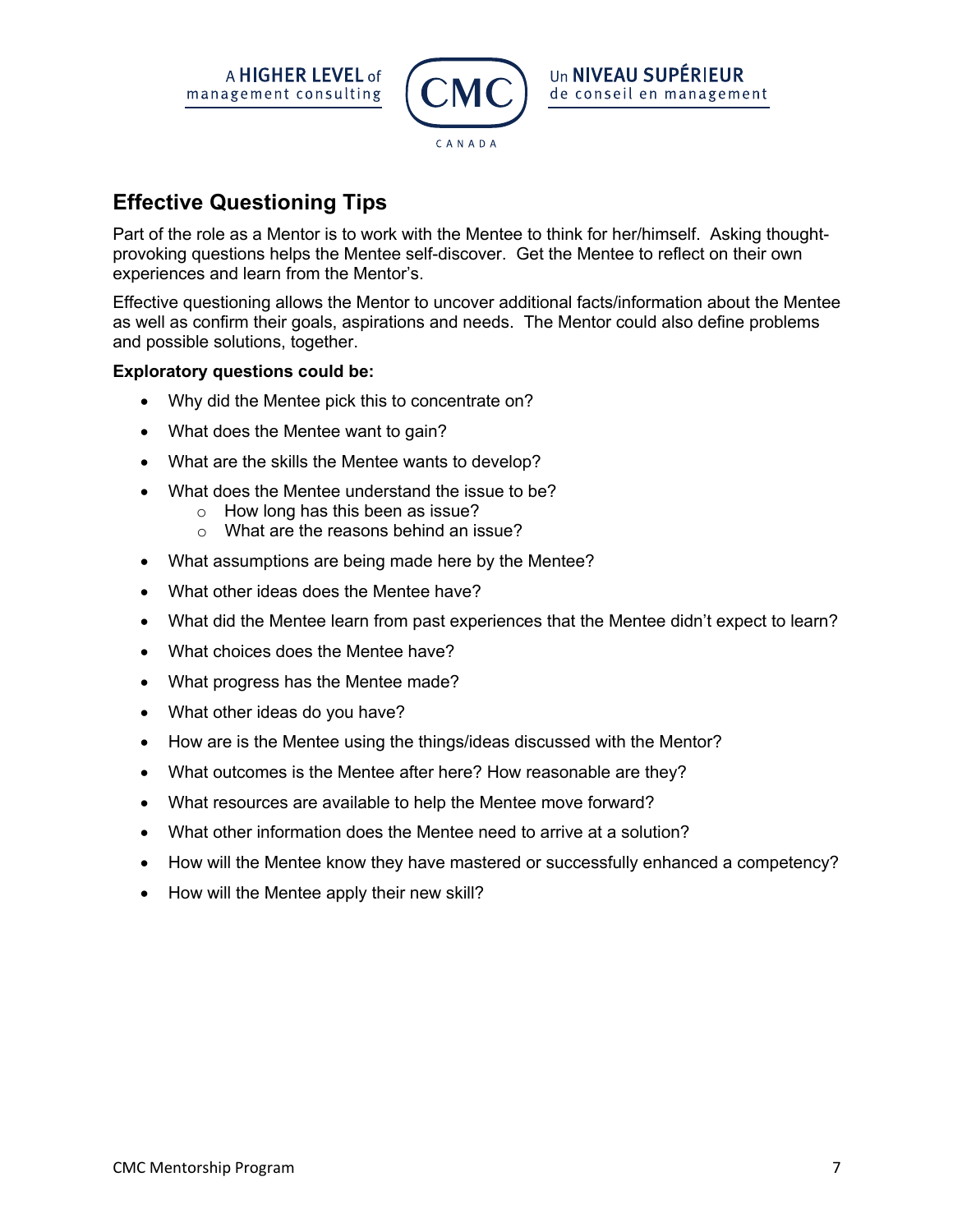



CANADA

## **Giving Feedback to Mentees – Tips**

Think of feedback as an opportunity:

- Ensure feedback is specific
- Give the other person an opportunity to ask questions or share their viewpoint
- Practice Active Listening listen carefully not only to the words but to the feelings and body language of the speaker
- Allow time and privacy for feedback avoid/minimize distractions or interruptions
- Help the Mentee plan for next steps. Ask questions such as:
	- o What is a step the Mentee can do to reach their desired outcome?
	- o What are some ways the Mentee can think of to resolve this challenge?
	- o What additional resources are available to the Mentee?
	- o What can the Mentor do to help the Mentee?